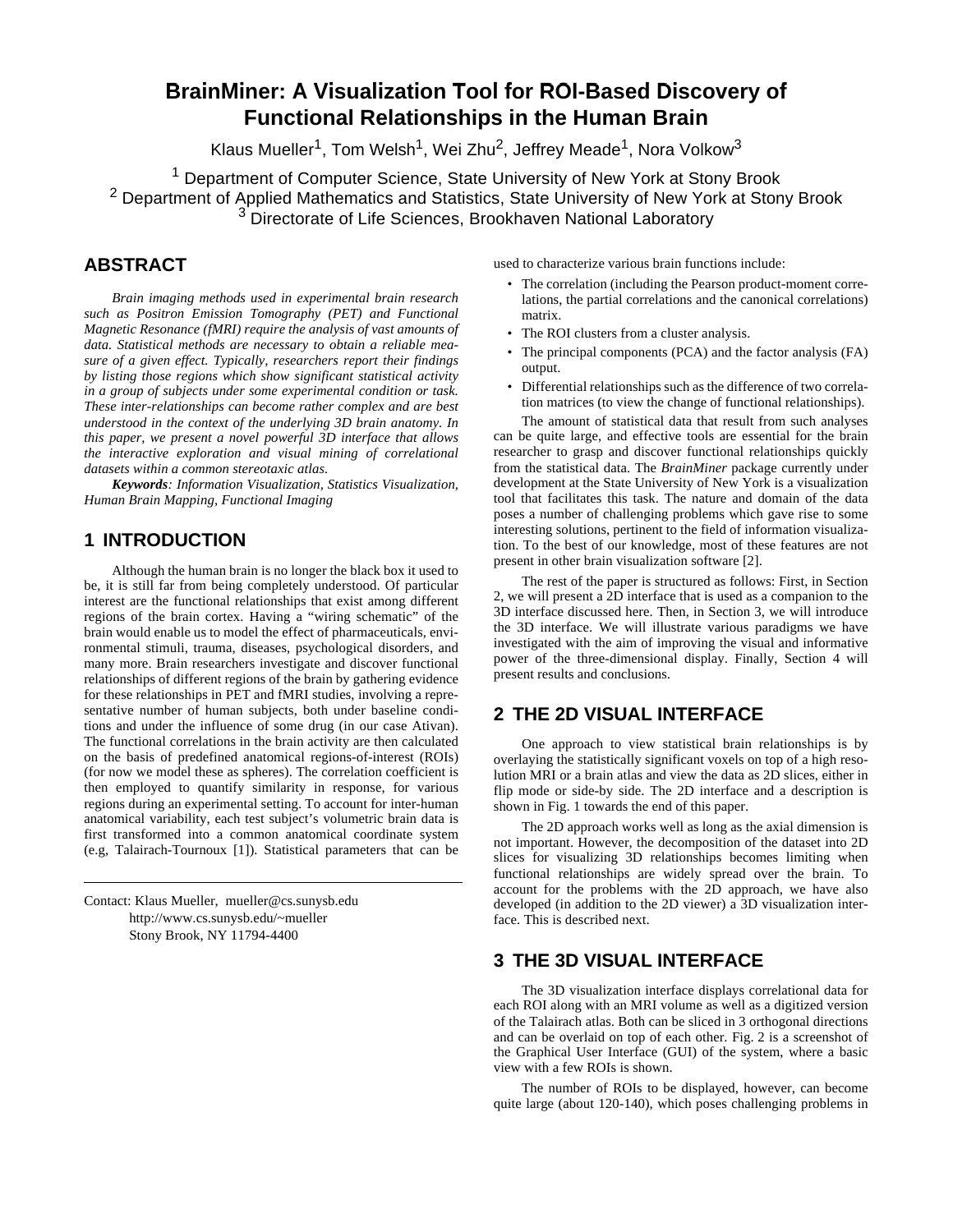the visualization task. We found that in a space too crowded with statistically significant ROIs, it becomes very hard, if not impossible, for the user to tell the 3D positions of the individual ROIs. To overcome these difficulties, a number of techniques were investigated (see Fig. 3 at the end of this paper):

- Superimposing a Talairach atlas slice (or an MRI slice) that can be slid up and down the volume. Fig. 3a shows a movable sheet that maps the slice of the Talairach atlas at the specified height. ROIs that intersect the sheet are highlighted by a ring.
- Placing a single light source above the volume in a fixed position: This provides specular lighting cues for the height and depth of each ROI sphere (see Fig. 2 as well as Fig. 3).
- Enhancing the ROIs by colored halos or coasters, where the colors code their height and depth on a rainbow color scheme (see Fig. 3b). The ROIs are connected by dashed iso-height and iso-depth lines to the MRI volume cuts which suggests the ROIs' position in 3D space.
- Projecting a colored grid of iso-lines onto the two volume cuts, again encoding height and depth in a rainbow map. Colored shadows cast onto the third exposed volume slice provide additional cues (see Fig. 3c).
- Projecting the ROIs onto the brain iso-surface, such as white or grey matter, or skin (see Fig. 3d). Since the ROIs are mostly located close to the brain surface, i.e. on the brain cortex, one can generate a comprehensive, EEG-like, view by projecting the ROIs onto the closest cortex surface and paint the projection in the correlation color.
- Grouping ROI networks into composite polygonal objects, which reduces the object complexity of the scene (see Fig. 3e). For now we simply increased the radius of the ROI spheres until they just touched. This relatively simple approach is quite effective. For the future we plan to estimate the actual hull of a set of ROIs of similar brain function and display this hull as a polymesh.

Finally, Fig. 3f shows a display with just an axial cut. The empty circles on the slice indicate the locations of ROIs with correlations outside the range selected in the legend.

#### **4 RESULTS**

To test the software and develop its capabilities, PET fluoro-18-deoxyglucose (FDG) images were analyzed and displayed for two major drug addiction studies. The first study included 30 subjects the second included 40 subjects both under baseline and drug conditions. Metabolic activity was measured for each subject as the average intensity signal for a given ROI defined manually by a trained medical doctor. ROI locations for the first study included 424 anatomically significant regions while the second study included 120 regions. Correlation matrices were generated for each of these ROI datasets. Three major statistical measures were subsequently generated given the correlation matrix for each study: (1) Principle Component Analysis, (2) ROI cluster analysis and (3) Factor Analysis. Visualization software was compiled using libraries for OpenGL, the Fast Light Toolkit (FLTK) [3], and written in C++. Versions were compiled for Irix 6.4, Windows NT 4.0 and Linux and run on an SGI O2/R1000, a Pentium II class laptop and a Pentium 233 respectively. The visualization interface displayed a 3D MRI volume representative of Talairach coordinates which was sliced as three half planes of axial, coronal and saggital views. The slices were drawn using 2D texture mapping. The user could define the slice location along these three axis by dragging each slice with a mouse button. The surface of the brain was also displayed as a polygonal mesh generated from the Marching Cubes algorithm. ROIs were drawn as spheres but were obscured by the surface

depending on the current slice locations. Correlation value was represented for each ROI as a color intensity in relation to a selected "root" ROI. A side window also displayed the current slice as either the Talairach atlas digitized or the MRI volume along with a 2D representation of the ROIs (as circles). In addition, all objects could be rotated together with the mouse (trackball interface) to provide a viewpoint from any direction.

## **5 CONCLUSIONS**

The current system allows interactive exploration of correlational data of with both 120 and 424 ROIs on all platforms. Resident brain researchers use the system routinely in their research, and a public release is planned in the near future.

Future research will concentrate on how 3D relationships can be conveyed even better. For example, one could rock the object slightly back and forth at a user-set frequency, which would employ motion parallax as an additional depth cue [4]. Although the present implementation does allow the user to rotate the object at interactive framerates, an automatic rocking motion would free the user from the possibly distracting interaction with the mouse or joystick.

## **REFERENCES**

- [1] J. Talairach, *Co-Planar Stereotactic Atlas of the Human Brain*, Thieme:Stuttgart, 1988.
- [2] see http://hendrix.imm.dtu.dk/software/brainsoftware.html for a comprehensive list of existing brain research related software.
- [3] freely available at http://www.fltk.org.
- [4] private conversation with Robert van Liere at NPIVM 2000.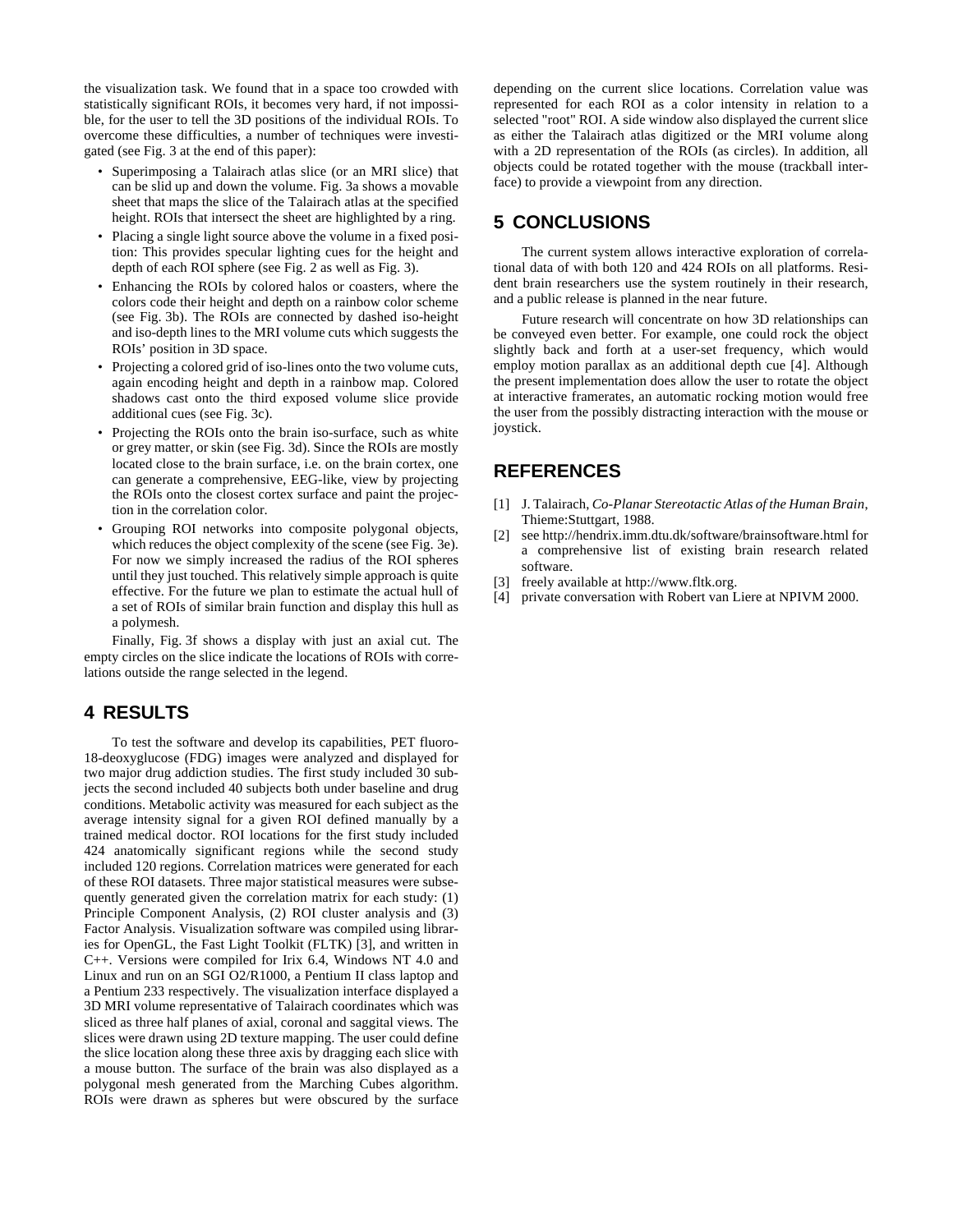

Figure 1: The 2D visual interface that complements our 3D interface. The user can move existing or define new ROIs freely. The circular ROIs are colored according to their correlation with respect to a root-ROI, marked by a red cross. A rainbow color legend is used to encode the correlations: the color blue stands for highly negative correlation and the color red stands for highly positive correlation. Green and yellow tones encode mildly negative or positive correlations, respectively. There are apparently no extremely strong correlations in the configuration shown here.



Figure 2: The 3D visual interface, along with a basic view of a small number of ROIs embedded into a cut-out area of a normalized/ standardized MRI brain. At present, all ROIs are spherical in shape. Similar to the 2D viewer, the colors of the ROIs denote the strength of the correlational relationship, on a rainbow scale. The root ROI is colored in yellow. A legend is shown on the left to illustrate the color mapping. The two pointers in the legend can be used to select the range of statistical significance. Only ROIs within that range are displayed. The GUI also allows the user to slide the cutting planes up and down and back and forth, to rotate the volume, and to select certain brain surfaces, such as white matter, grey matter, and skull to be semi-transparently superimposed. The correlation thresholds can be selected by moving the pointers in the color bar in the upper left corner of the display. When the sliders are moved, the application adjusts the color range such that the entire range of rainbow colors is always utilized. Two studies (baseline and drug) can be loaded simultaneously. The display can then be switched between three correlation matrices: those of the two loaded studies as well as the difference correlation matrix. The latter display shows the ROIs that have changed, under the influence of the drug, their statistical relationship with respect to the selected root ROI. Finally, the 2D interface discussed in Section 2 can be popped up, if so desired.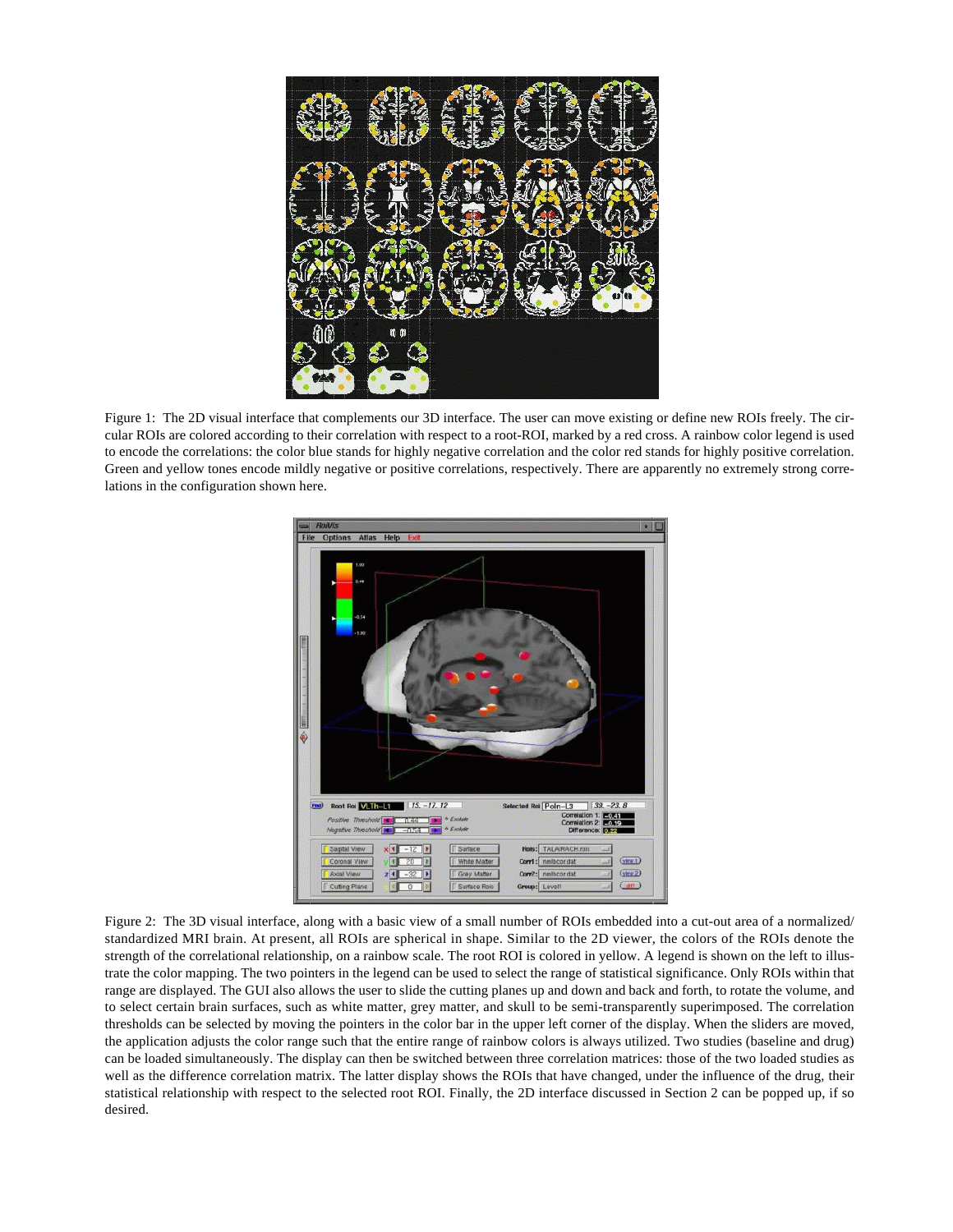

Figure 3: Screenshots of various 3D visualization paradigms of *BrainMiner*. Detailed descriptions are given in Section 3.